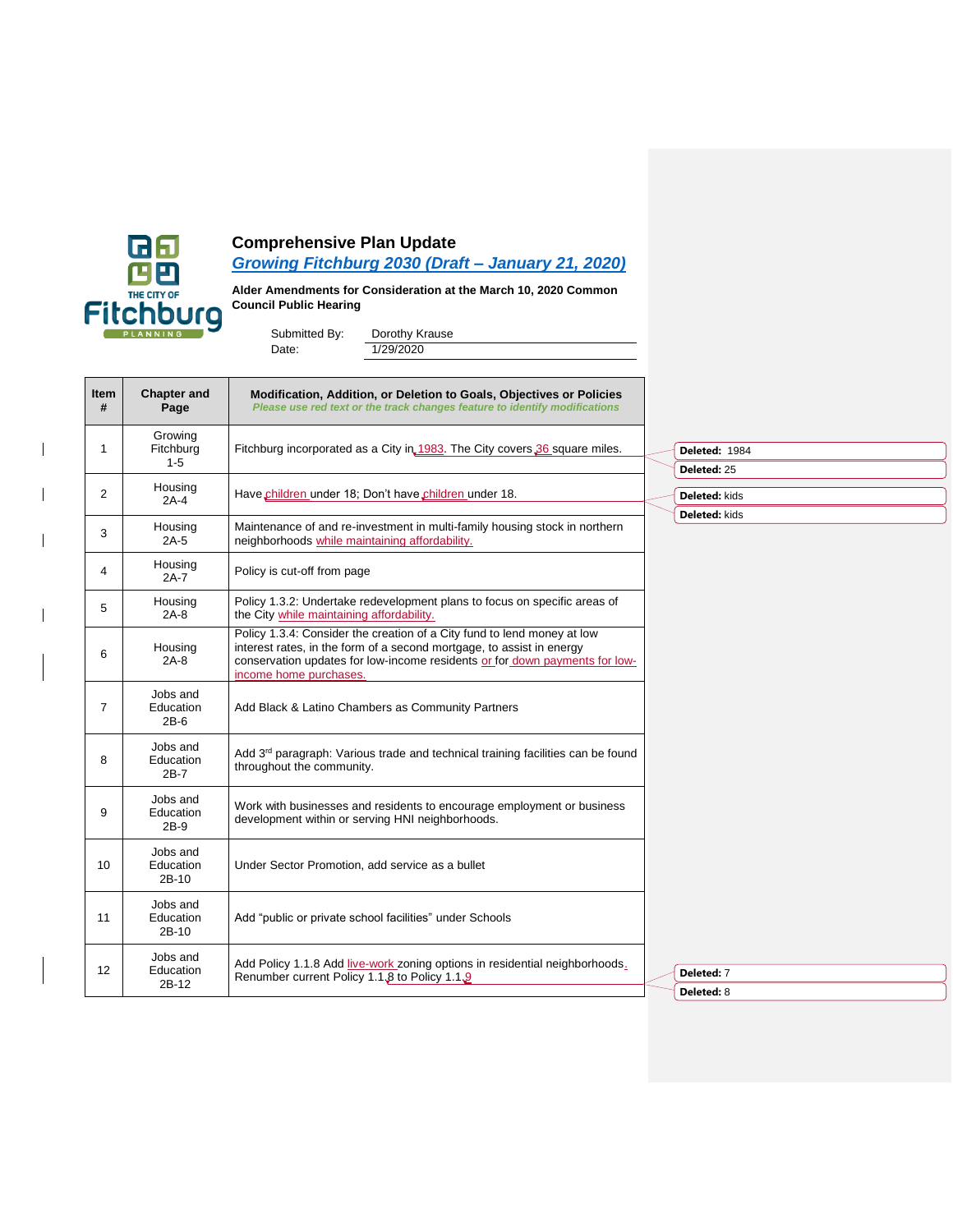| 13 | Jobs and<br>Education<br>2B-15 | Add Objective 2.4: Target business recruitment efforts to fill gaps identified in<br>a trade-area market analysis.                                                                                                                                                    |                       |
|----|--------------------------------|-----------------------------------------------------------------------------------------------------------------------------------------------------------------------------------------------------------------------------------------------------------------------|-----------------------|
| 14 | Recreation<br>$2C-7$           | New Recreation Theme - Affordability<br>The City should strive to provide recreational opportunities that are easily<br>accessed and affordable to residents, particularly in areas identified in the<br>Healthy Neighborhood Initiative areas                        |                       |
| 15 | Recreation<br>$2C-8$           | New Policy 1.1.3 (and renumber remaining) Identify and develop Community<br>Park sites to serve the west side of the City                                                                                                                                             |                       |
| 16 | Recreation<br>$2C-8$           | Add to renumbered 1.1.4 Strive to change state imposed limitation on use of<br>park dedication fees to enable use for parks developed before Fitchburg<br>became a city.                                                                                              |                       |
| 17 | Recreation<br>$2C-9$           | New Policy 1.3.3 Develop and maintain programs to control detrimental and<br>encourage beneficial insects and other wildlife<br>Renumber remaining policy #s.                                                                                                         |                       |
| 18 | Recreation<br>$2C-10$          | Policy 2.2.1 should read Commission on Aging Well                                                                                                                                                                                                                     |                       |
| 19 | Transportation<br>3A-4         | Under the Rail header, after the 3rd sentence ending, communities to the<br>south - Add: Since it runs past the Alliant Energy Center and Monona<br>Terrace, this rail line should be considered ideal as a potential tourism<br>opportunity as well as for peak use. |                       |
| 20 | Transportation<br>$3A-4$       | Under the Air header, add at end of sentence: served by 6 airlines with 24<br>non-stop destinations                                                                                                                                                                   |                       |
| 21 | Transportation<br>$3A-9$       | Under Parking, after shared facilities: Add park & ride options,                                                                                                                                                                                                      |                       |
| 22 | Transportation<br>$3A-9$       | Under Transit, add new 3rd bullet: Develop policies to encourage greater use<br>of public transit by residents                                                                                                                                                        |                       |
| 23 | Transportation<br>3A-12        | Policy 2.3.2 Change to read: Prioritize investments to support City residents,<br>employers, and visitors over those that are just traveling through the City.                                                                                                        | Deleted: just passing |
| 24 | Transportation<br>$3A-14$      | New Policy 3.2.4 and renumber remining: Work closely with DOT during<br>design phase of state roadways to ensure adequate bike & ped<br>accommodations                                                                                                                |                       |
| 25 | Transportation<br>3A-16        | Policy 3.5.3, Add to end: Encourage park & ride options at large format<br>retailers for the convenience of drivers who would like to shop before driving<br>home.                                                                                                    |                       |
| 26 | Transportation<br>3A-16        | New Policy 3.6.3 Encourage tourism use of rail line that runs past the Alliant<br>Energy Center, Monona Terrace, and potentially to the Dane County Airport                                                                                                           |                       |
|    |                                |                                                                                                                                                                                                                                                                       |                       |

 $\overline{\phantom{a}}$